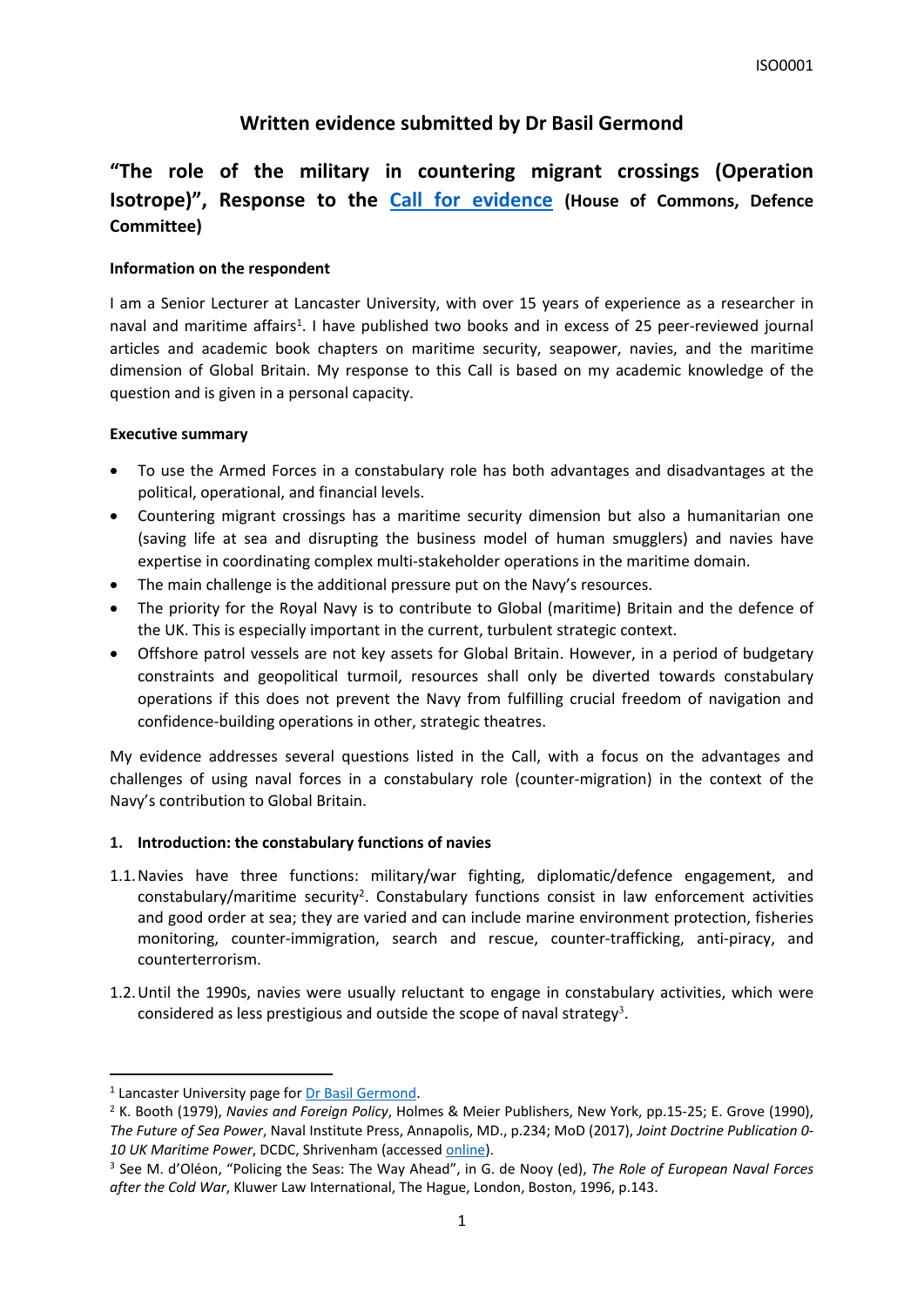- 1.3.Since the 2000s, navies' involvement in counterterrorism and counter-piracy has normalised their participation in non-war fighting operations. However, the extent to which navies fulfil constabulary functions depends on the specific organisational structure of each individual country.
- 1.4.Constabulary functions can be fulfilled 1) by a separate coastguard based on the US model, 2) by the navy alone, or 3) by a variety of agencies/services including the navy, police, border forces, customs, fisheries administration, etc.<sup>4</sup>. In the UK, the main law enforcement agencies/services, which have capabilities to operate at sea, are the Royal Navy, the UK Border Force, HM Coastguard, the MoD Police, and the Scottish Fisheries Protection Agency.
- 1.5.In response to a written question, the Home Office recently (17.01.22) stressed that "the UK armed forces already work closely with Border Force in these operations [i.e. deterring irregular migration and breaking the business model of criminal gangs], given their expertise and experience in maritime operations"<sup>5</sup>.

## **2. Advantages and challenges of employing navies in a constabulary role (not specific to the Royal Navy)**

| <b>Policy areas</b> | <b>Advantages</b>                                                                                                     | <b>Challenges</b>                                                                                                                                          |
|---------------------|-----------------------------------------------------------------------------------------------------------------------|------------------------------------------------------------------------------------------------------------------------------------------------------------|
| <b>Political</b>    | Using the armed forces (navies)<br>demonstrates political<br>determination, which might<br>produce a deterrent effect | Using the armed forces (navies) attracts<br>public attention, which might create<br>political disagreements, e.g. with<br>neighbours                       |
|                     |                                                                                                                       | Armed forces become involved in day-<br>to-day security/policing activities, which<br>might be perceived negatively by the<br>public opinion               |
| <b>Operational</b>  | Navies have expertise in<br>coordinating complex multi-<br>stakeholder operations in the<br>maritime domain           | Civil-military cooperation can be<br>challenging; rules of engagement can be<br>complex                                                                    |
|                     | Navies can add value in terms of<br>intelligence and command &<br>control                                             | Constabulary missions might be<br>considered as 'secondary' by naval<br>personnel of all rank                                                              |
| <b>Financial</b>    |                                                                                                                       | Risk of overstretching naval assets in a<br>period of geostrategic turmoil                                                                                 |
|                     |                                                                                                                       | Navies must be adequately prepared<br>(and personnel adequately trained) for<br>these specialist tasks, e.g. legal<br>considerations, arrest and detention |
|                     |                                                                                                                       | A potential duplication of tasks<br>between two agencies/services is not<br>cost efficient                                                                 |

<sup>4</sup> G. Till (2009), *Seapower: A Guide for the Twenty-First Century*, Routledge, Abingdon, pp.314-318.

<sup>5</sup> Undocumented Migrants: English Channel, Question for Home Office, UIN 105572, tabled on 17 January 2022 (accessed [online\)](https://questions-statements.parliament.uk/written-questions/detail/2022-01-17/105572).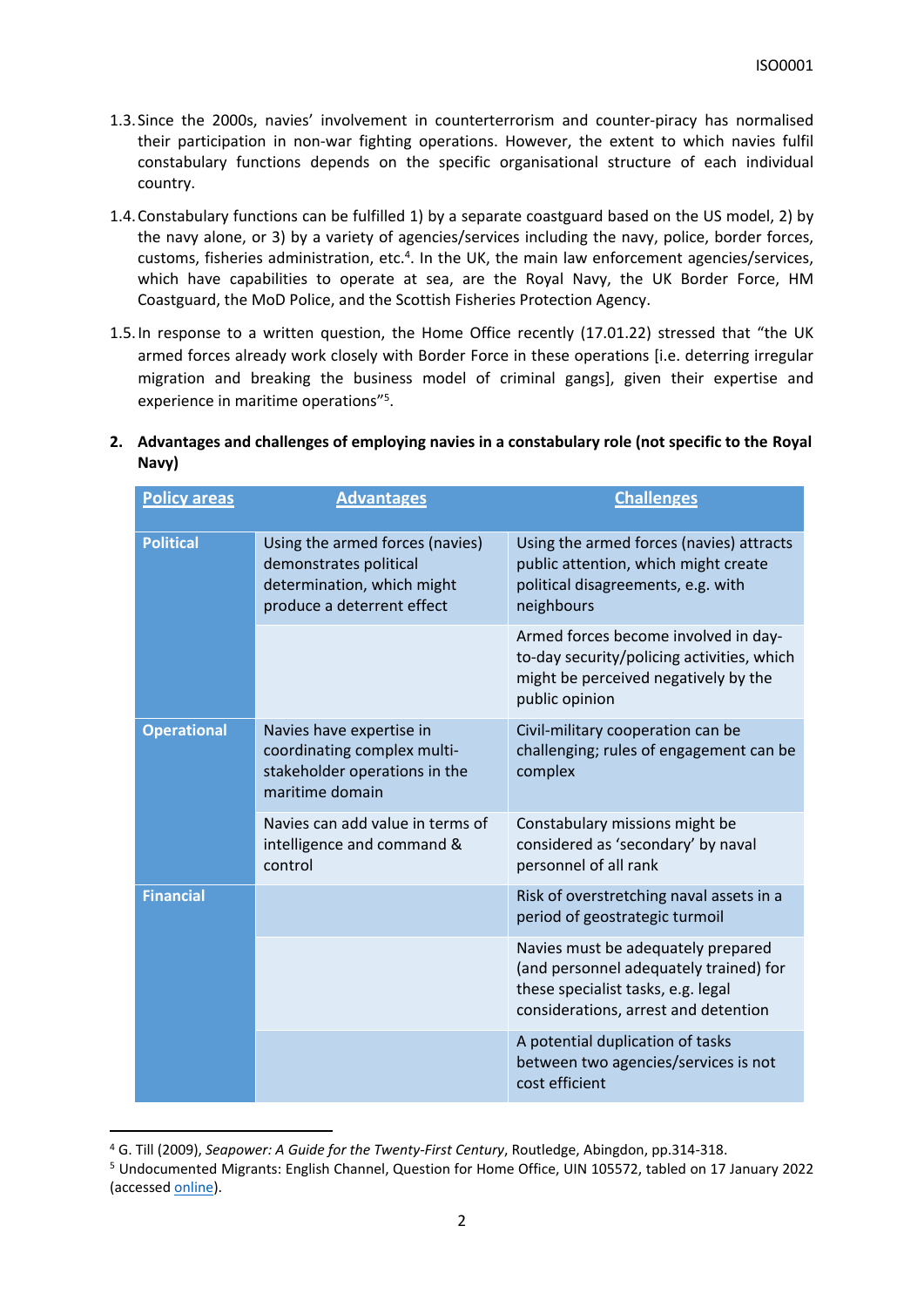#### **3. Global Maritime Britain and the Royal Navy's priorities**

- 3.1.The 2021 *Integrated Review* stresses the importance of "preventing illegal immigration" (p.83) and "tackling irregular migration" (p.95). The Review states that "the Royal Navy's Offshore Patrol Vessels, alongside the UK Border Force, will continue to support border surveillance" (p.92) and emphasizes the importance of "coordinated action between the UK Border Force, law enforcement and the Royal Navy"7. This fits with what we currently know about Operation Isotrope.
- 3.2.However, I argue that the main purpose of the Royal Navy in the Global Britain era is to assure the defence and sovereignty of the UK and to contribute to "British leadership in the world"<sup>8</sup>.
- 3.3.In 2021, the UK has demonstrated its strong commitment to upholding freedom of navigation in the waters off Crimea (HMS Defender incident in June 2021) and the Taiwan Strait (transit of HMS Richmond in September 2021). The deployment of Career Strike Group (CSG 21), led by HMS Queen Elizabeth, to the Indo-Pacific in summer 2021 and the AUKUS partnership with Australia and the US further demonstrate HM Government's commitment to a Global Maritime Britain<sup>9</sup>.
- 3.4.The Defence Committee has recently concluded that the resources at the Royal Navy's disposal are stretched and that the Navy "will be asked to do even more with even less"<sup>10</sup>. In my written evidence quoted in this report, I stressed that "the concern is not the lack of power projection capabilities (which has been addressed with the new aircraft carriers) but the lack of capabilities to fulfil the lower spectrum of missions assigned to the Navy" (e.g. offshore patrol vessels)<sup>11</sup>.
- 3.5.Offshore patrol vessels are not key assets for Global Britain. However, in a period of budgetary constraints and geopolitical turmoil, missions and theatres of operation shall be prioritised, and decisions to employ naval resources "should be proportionate to the core national interest"<sup>12</sup>.

#### **4. Conclusion and recommendations**

4.1.Based on the above, I suggest that the Royal Navy can only afford to devote resources for counter-Channel crossing operations if this does not distract resources from its primary defence, freedom of navigation and confidence-building missions in the context of Global Maritime Britain.

#### **5. Suggested question for HM Government**

<sup>6</sup> See B. Germond (2015), *The Maritime Dimension of European* Security, Palgrave, London, p.78; Till, *op.cit.*, p.318.

<sup>7</sup> HM Government (2021), *Global Britain in a competitive age: The Integrated Review of Security, Defence, Development and Foreign Policy*, Presented to Parliament by the Prime Minister by Command of Her Majesty, CP 403 (accessed [online\)](https://assets.publishing.service.gov.uk/government/uploads/system/uploads/attachment_data/file/975077/Global_Britain_in_a_Competitive_Age-_the_Integrated_Review_of_Security__Defence__Development_and_Foreign_Policy.pdf).

<sup>8</sup> *Ibid*, p.5.

<sup>9</sup> B. Germond (2021), "Global Britain and the Search for Collective Seapower", *The National Interest* (accessed [online](https://nationalinterest.org/blog/buzz/global-britain-and-search-collective-seapower-195885)); B. Germond (2021), "AUKUS: The realisation of 'Global Maritime Britain'", *Britain's World*, Council on Geostrategy (accessed [online\)](https://www.geostrategy.org.uk/britains-world/aukus-the-realisation-of-global-maritime-britain/).

<sup>&</sup>lt;sup>10</sup> House of Commons, Defence Committee (2021), "We're going to need a bigger Navy", Third Report of Session 2021–22, Ordered by the House of Commons to be printed 7 December 2021 (accessed [online\)](https://committees.parliament.uk/publications/8205/documents/85026/default/), p.4

<sup>&</sup>lt;sup>11</sup> B. Germond, Response to the Call for evidence: "The Navy: purpose and procurement" (Defence Committee, House of Commons), NAV0004, evidence accepted in June 2021 (accessed [online](https://committees.parliament.uk/writtenevidence/36473/pdf/)), para 2.1.

<sup>12</sup> *Ibid*, para 4.2.